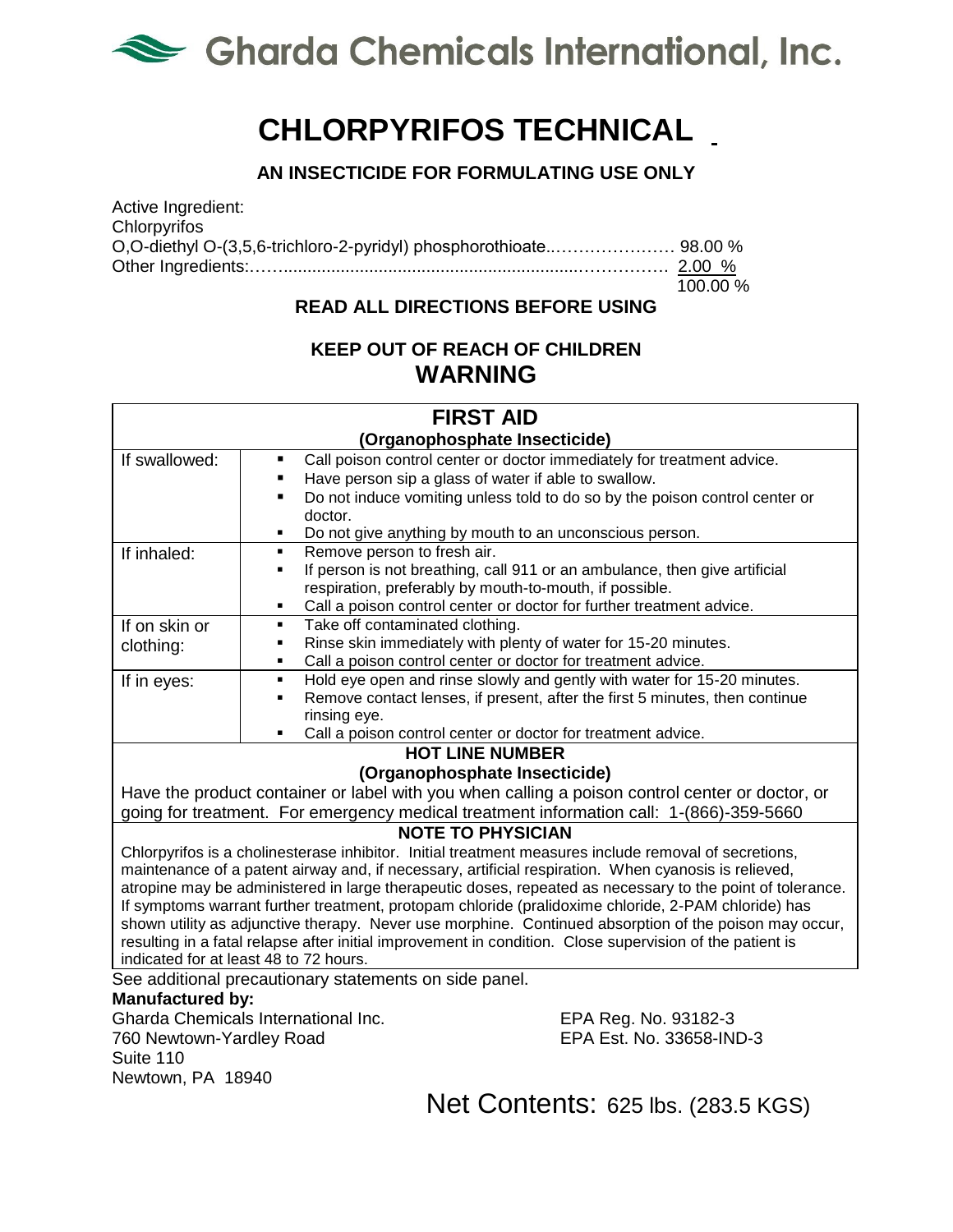### **PRECAUTIONARY STATEMENTS Hazards to Humans and Domestic Animals**

## WARNING

May be fatal if swallowed. May be fatal if inhaled. Do not breathe dust. Remove contaminated clothing and wash clothing before reuse. Wash hands before eating, drinking, chewing gum, using tobacco, or using the toilet.

### **Environmental Hazards**

This pesticide is toxic to birds and wildlife, and extremely toxic to fish, aquatic organisms and bees. Do not discharge effluent containing this product into lakes, streams, ponds, estuaries, oceans or other waters unless in accordance with requirements of a National Pollutant Discharge Elimination System (NPDES) permit and the permitting authority has been notified in writing prior to discharge. Do not discharge effluent containing this product to sewer systems without previously notifying the local sewage treatment plant authority. For guidance, contact your State Water Board or Regional Office of the EPA.

## **DIRECTIONS FOR USE**

It is a violation of Federal law to use this product in a manner inconsistent with its labeling.

FOR MANUFACTURING USE ONLY

CHLORPYRIFOS TECHNICAL may be used only for formulation into other manufacturing-use products or end-use products for uses accepted by the United States Environmental Protection Agency. Because of their properties and intended uses, insecticidal formulations containing CHLORPYRIFOS TECHNICAL will require precautionary labeling different from that given. Formulators should develop their own use and precautionary labeling based on the properties and intended use of their own finished formulations, and are responsible for obtaining EPA registrations of these products.

CHLORPYRIFOS TECHNICAL MAY BE FORMULATED ONLY INTO END-USE PRODUCTS WITH THE FOLLOWING USES ON THE LABEL:

This product may only be formulated for the agricultural uses listed below if the EPA-approved labeling of the formulated product bears revised worker reentry intervals (REIs) of a duration no less than the following:

For all crops: 24 hours, unless specifically noted otherwise below Cauliflower: 3 days Fruit trees (dormant/delayed dormant: trunk spray or preplant dip): 4 days Citrus trees: 5 days Citrus orchard floors: 5 days Fig: 4days

The end-use product labeling may include the following statement: "Certified crop advisors or persons entering under their direct supervision under certain circumstances may be exempt from the early reentry requirement pursuant to 40 CFR Part 170."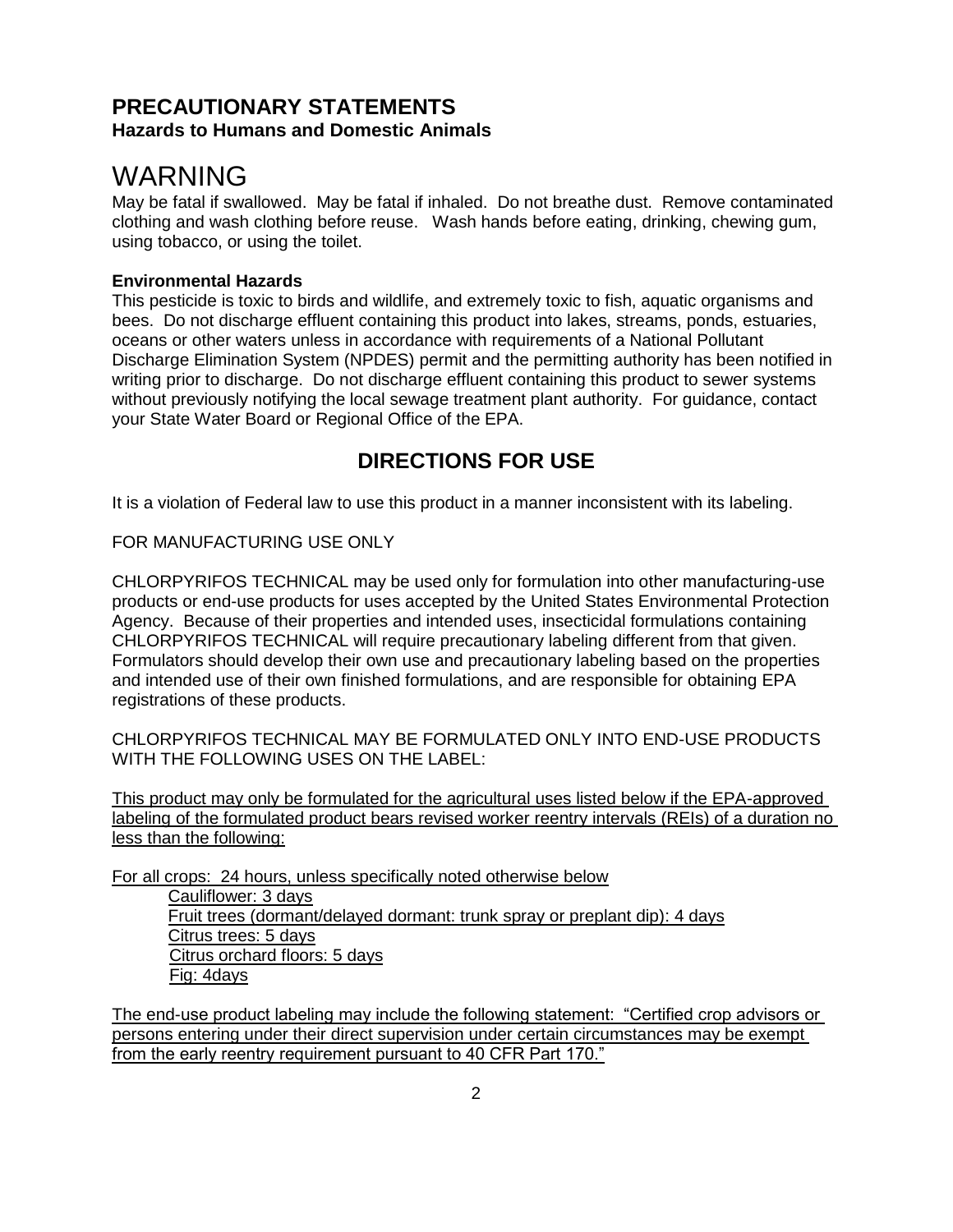**Agricultural Uses -** Alfalfa, Asparagus, Christmas Tree Plantations, Banana, Blueberry, Caneberry, Cherimoya, Citrus Fruits, Corn (maximum of 3 lb ai/acre/season and no application to popcorn), Cotton, Cranberries, Cucumber, Date, Feijoa, Figs, Grapes, Kiwifruit, Leek, Legume Vegetables (except soybean), Mint, Onions (dry bulb), Pea, Peanuts, Pepper, Pumpkin, Sorghum, Soybeans, Sunflowers, Sugar Beets, Sugarcane, Strawberries, Sweet Potatoes, Tobacco, Tree Fruit, [apples (Only one application of any chlorpyrifos containing product can be made per year. The application can be either a pre-bloom dormant/delayed dormant to the canopy or the trunk, or a post bloom application to the lower 4 feet of the trunk)], pears, cherries, plums/prunes, peaches and nectarines), Tree Nuts (almonds, filberts, pecans, and walnuts), Vegetables (cauliflower, broccoli, Brussels sprouts, cabbage, collards, kale, kohlrabi, turnips, radishes, and rutabagas), and Wheat.

**Non-Agricultural Uses -** Non-Residential Outdoor Pest Control (golf courses, road medians, and industrial plant sites); and, Non-Residential Ornamentals (flowers, shrubs, vines, shade & flowering trees, non-bearing fruit, nut, and citrus trees, and evergreens), Sod Farms, Perennial Grass Seed Crops, Annual and Perennial Plants, Road Medians, and Industrial Plant Sites.

ANY USE TO FORMULATE MANUFACTURING-USE OR END-USE PRODUCTS INTENDED FOR USE ON TOMATOES, INDOOR, GREENHOUSE, NURSERY GROWN ORNAMENTALS, PAINT ADDITIVE, PET CARE, ANIMAL HEALTH, OR FOR MOSQUITO CONTROL IS STRICTLY PROHIBITED.

ALL MANUFACTURING-USE PRODUCTS PRODUCED FROM THIS PRODUCT MUST BEAR A STATEMENT PROHIBITING FORMULATION OF SUCH PRODUCTS FOR USES OTHER THAN IDENTIFIED ABOVE.

Any manufacturing-use product formulated from this product must bear EPA-approved labeling that is consistent with the terms of the June 7, 2000 memorandum of agreement between EPA and registrants of pesticide products containing chlorpyrifos.

This product may only be used to formulate an end-use pesticide product labeled for nonagricultural, non-termite control uses in accordance with the following conditions:

Any emulsifiable concentrate (EC) end-use product formulated from this product must be labeled as a restricted use product. All end-use products formulated from this product must be labeled as restricted use or packaged in containers no smaller than 50 pounds for granular formulations. All other end-use products formulated from the product must either be labeled as restricted use or packaged in containers no smaller than 15 gallons of a liquid formulation or 25 pounds of a dry formulation.

The product may not bear use directions for any residential outdoor use.

The product may not bear use instructions for any non-residential outdoor use other than one or more of the following uses:

(a) golf courses, road medians, and industrial plant sites, provided that the maximum label application rate is no greater than 1 lb./ai per acre;